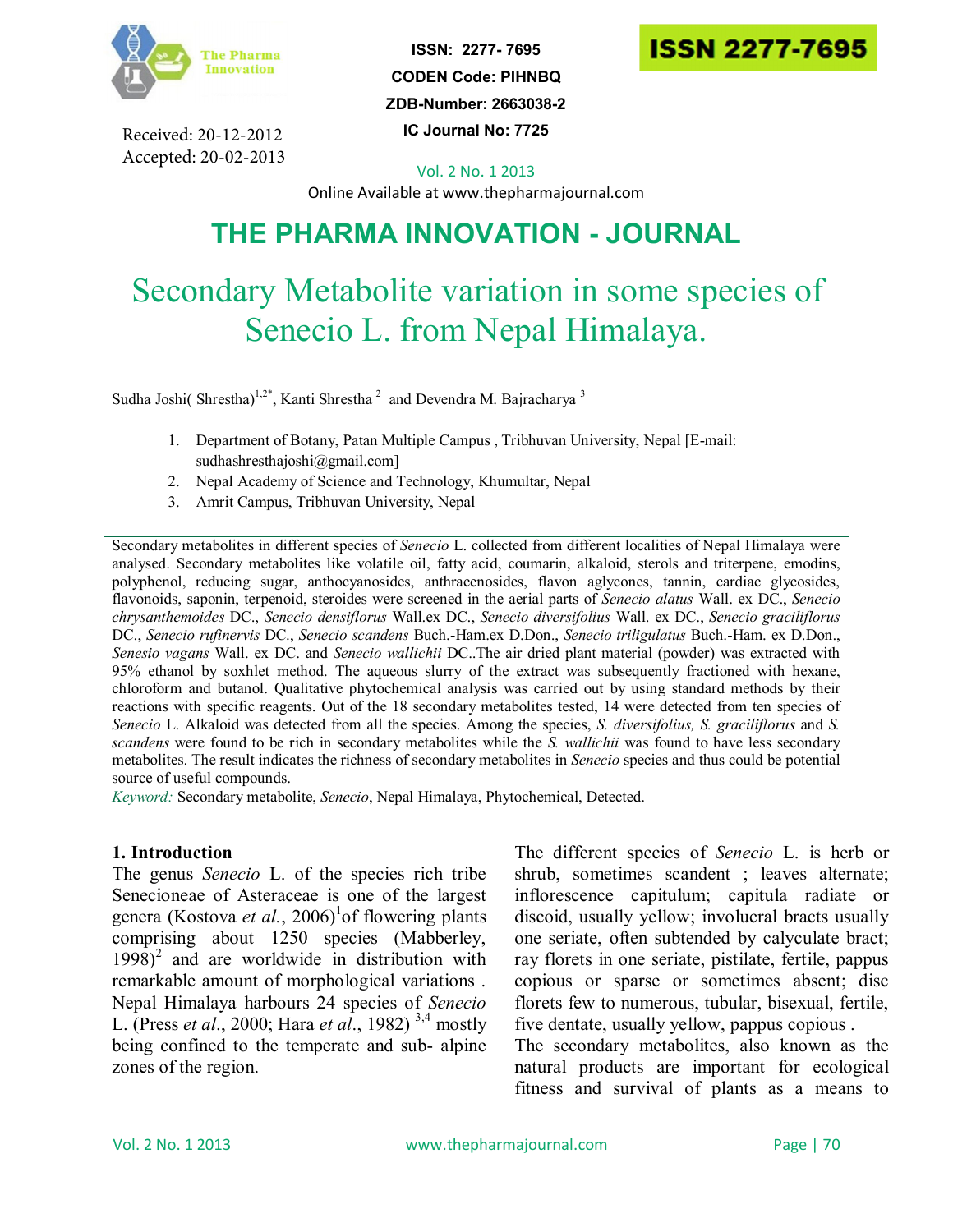defend themselves against herbivores, bacteria , viruses as well as other competing plants (Wink,  $2010$ <sup>5</sup>. Members of the family Asteraceae are reported to produce the wide ranges of secondary metabolites including monoterpenes, diterpenes, triterpenes, sequisterpenes and sesquiterpene lactones, polyacetylenes, flavonoides, phenolic acids, benzofurans, coumarins and pyrrolizidine alkaloids, the alkaloids being confined to Senecioneae and Eupatoriaceae with few exceptions (Calabria et al., 2009)<sup>6</sup>. Cronquist in 1981 had suggested that the prosperity of the family was mainly due to their secondary compound chemistry which provided the effective defence (Bremer,  $1994$ )<sup>7</sup>. . But polyacetylene common in other tribes of Asteraceae are rare or absent in Senecioneae (Robins,  $1977$ )<sup>8</sup> and coumarin common in Asteroid tribe are also reported to be absent from Senecioneae (Zdero and Bohlmann, 1990)<sup>9</sup>. Out of the varied numbers of the secondary metabolites, pyrrolidizine alkaloids (PAs) is one of the important compound. PAs are frequently found in some genera of tribe Senecioneae and Eupatorineae and some distantly related families of Angiosperms (Pelser *et al.*, 2005)<sup>10</sup>. Nearly all species of *Senecio* were reported to have PAs as the main secondary metabolites (Bicchi,  $1989$ )<sup>11</sup>. PAs have been reported from different *Senecio* species like *S. arbotanifolius* L.*, S. adonifolius*  Loisel *, S. alpinus* (L.) Scop., *S. chrysanthemoides* DC. etc. (Pelser *et al.*, 2005)<sup>10</sup>; *S. madagascariensis* Poir. (Gardner *et al*.,  $2006$ <sup>12</sup>; *S. nemorensis* L., *S. aquaticus* Hill., *S. vernalis* Waldst, *S. jacobaea* L. (Kostova *et al*.,  $2006$ )<sup>1</sup>; *S. scandens* and *S. chrysanthemoides* DC. (Fu et al., 2002)<sup>13</sup>; *S. stabianus* Lacaita (Tundis *et al.*, 2009)<sup>14</sup>. Different species of *Senecio* have been used in traditional medicine as anthelmintic, diaphoretic, diuretic, for the treatment of scurvy, as poultice, said to be useful in treatment of sickness of stomach (Sahu *et al*.,  $2011$ <sup>15</sup>, as antipyretic and calmative, to treat against cholera and lung diseases (Qureshi *et al*.,  $2007$ <sup>16</sup>. In Rasuwa district of Nepal, the *S*. *graciliflorus*, *S. scandens* and *S. wallichii* were used to treat fever, increase appetite, for indigestion, to care chest pain and headache. The hexane fraction of *S. stabianus* was also reported to inhibit the viability of cancer cell lines (Tundis *et al.*,  $2009)^{14}$ .

| <b>SN</b>    | Taxon                               | Locality                                                     |
|--------------|-------------------------------------|--------------------------------------------------------------|
| 1.           | <i>S alatus</i> Wall ex DC.         | Kalingchowk, Dolkha (SJ2123); Langtang, Rasuwa (SJ1970)      |
| 2.           | S.chrysanthemoides DC.              | Godawari, Lalitpur (SJ2116)                                  |
| 3.           | S.densiflorus Wall. ex DC.          | Simbhanjhang, Makawanpur, (SJ2185); Langtang Rasuwa (SJ1923) |
| $\mathbf{4}$ | S.diversifolius Wall.ex DC.         | Kalingchowk, Dolkha (SJ2122)                                 |
| 5.           | S, graciliflorus DC.                | Kalingchowk, Dolkha (SJ2124); Langtang, Rasuwa (SJ1960)      |
| 6.           | S.rufinervis DC.                    | Langtang, Rasuwa (SJ1990)                                    |
| 7.           | S.scandens Buch.-Ham. ex D.Don.     | Phulchowki, Lalitpur (SJ2109)                                |
| 8.           | S.triligulatus Buch.-Ham. ex D.Don. | Near mude bazzar, Dolkha (SJ2112)                            |
| 9.           | S. vagans Wall.                     | Lakure Bhajhang, Lalitpur (SJ8103)                           |
| 10.          | S. wallichii DC.                    | Langtang, Rasuwa (SJ1965)                                    |

**Annex 1**: List of the specimens studied along with their localities.

The literature review showed that a number of works on chemical part of *Senecio* had been carried out, the most being specially confined on the PAs profile and the researches on secondary metabolites of *Senecio* species are still insignificant. More over the Himalayan species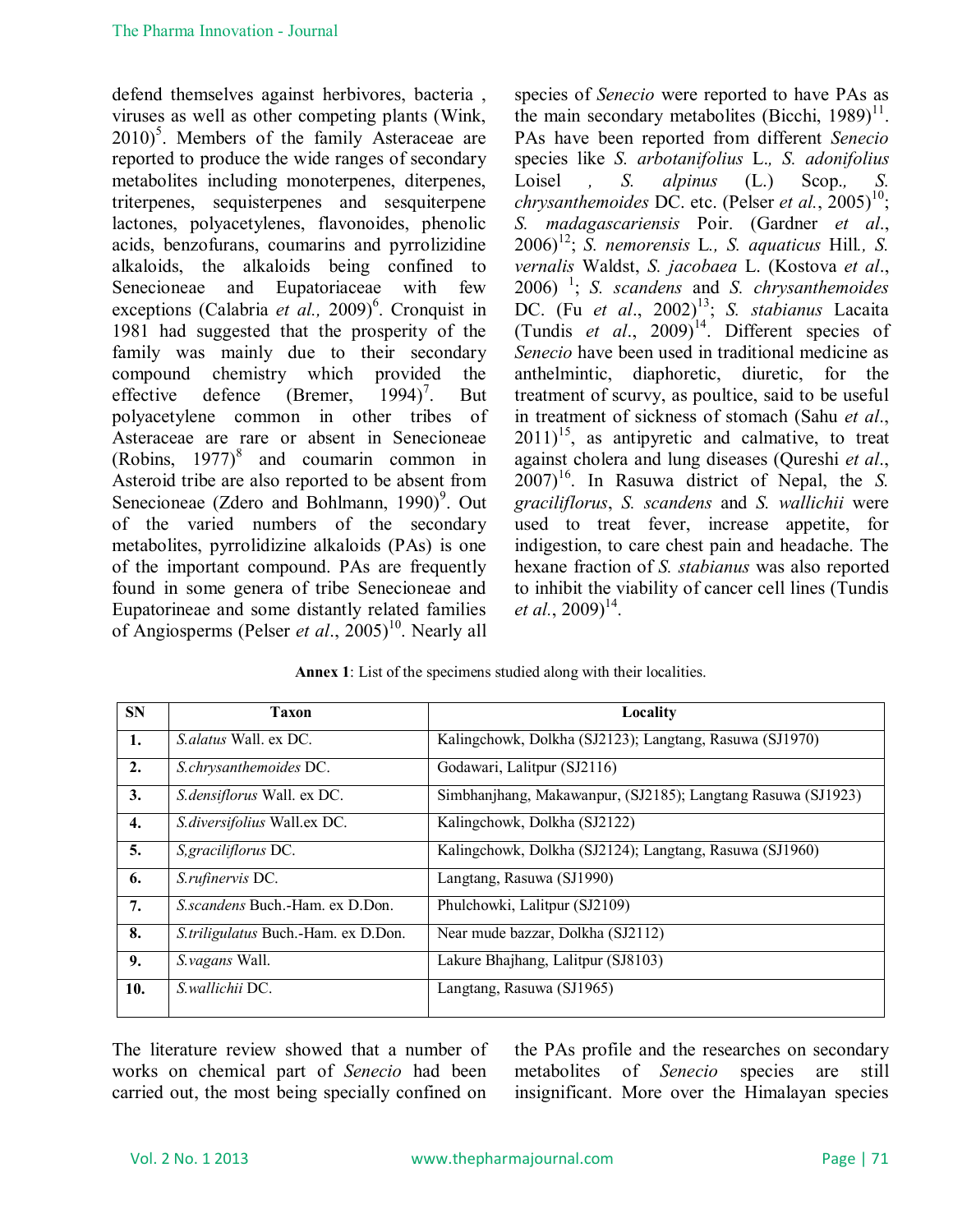still remain unexplored. Hence we feel it worth to do some preliminary research on secondary metabolites of some species of *Senecio* found in Himalayan region.

# **2. Materials and Methods: 2.1 Plant materials**

The composite samples of aerial parts of different species of *Senecio* were collected from different localities of Nepal Himalaya at full flowering season. The specimens were authenticated by comparing the collected specimens with the type specimen and protologue texts (Don, 1825; De Candolllea,  $1837$ <sup>17,18</sup>. List of the specimens studied along with their localities are given in Annex 1.

# **2.2 Extraction of plant material**

The collected materials were cleaned, air dried under shade at room temperature and pulverized to fine powder using electric grinder. The powered material was weighed in the electronic balance. About 20gms of material was extracted with 95% ethanol by soxhlet method at about  $60^{\circ}$ C. The extract was concentrated using the rotary evaporator. The aqueous slurry was made from the obtained extract and it was fractioned with the solvents with different polarities viz: hexane, chloroform and n-butanol so that four fractions were obtained. The solvent of each fraction was also evaporated.

# **2.3 Phytochemical screening**

Phytochemical screening of different secondary chemicals were performed on different fractions and extract using the standard procedures as mentioned in literature (Sasidharan *et al*., 2011; Savithramma *et al.,* 2011; Benmehdi, 2012; Raaman, 2006; Amar *et al.,* 2012; Tiwari *et al.,* 2011; Kumar *et al.,* 2012; Ayoola *et al*., 2008; Todkar *et al.*, 2012; Siddiqui, 2009)<sup>19-28</sup> with some modifications. The screening was performed in replicate samples.

# **2.4 Test for volatile oil**

About 2ml of ethanolic extract was mixed with 0.1ml of NaOH and a small quantity of dilute HCl and the solution was shaken and allowed to stand. The formation of white precipitations indicates the presence of volatile oil.

# **2.5 Test for fatty acid (Saponification method)**

The hexane fraction was saponified with 50% potassium hydroxide solution. The alkaline solution was acidified with conc. HCL and extracted with ether (5ml x 3times). The ether fraction obtained was concentrated. A drop of concentrated fraction of ether was spotted on the filter paper. The persistence of spot even after evaporation of solvent indicates the presence of fatty acid.

# **2.6 Test for coumarin (Borntiager's test)**

The ether fraction obtained after saponification of hexane fraction or chloroform/n-butanol fraction was dissolved in hot water, cooled and the solution was divided into two parts. The first one was taken as the standard and the second one was made alkaline by adding 10% NH4OH. These two solutions were observed under the UV (254nm) light. The occurence of intense florescence in second solution in comparison to first standard indicates the presence of coumarin.

# **2.7 Test for alkaloid (Dragendroff's test)**

About 30 mg of each fraction was treated with 3 ml of dilute acid  $(2\% \text{ HCl} / \text{H}_2\text{SO}_4)$  and then filtered. The filtrate was treated with 4/5 drops of dragendroff's reagent. The appearance of orange precipitate indicates the presence of alkaloid.

#### **2.8 Test for sterols and triterpene (Libermann-Burchard test)**

About 20 mg of each fraction was dissolved in 1ml of acetic acid. To this solution 2ml of concentrated  $H_2SO_4$  was added from the side of test tube without disturbing the solution. The occurrence of violet ring at the junction of two layers indicates the presence of triterpene and the green upper layer indicates the presence of sterol.

# **2.9 Test for emodins (Borntiager test)**

The ether fraction of hexane after saponification was treated with 25% (v/v) ammonium hydroxide solution and shaken vigorously and the test tube was allowed to stand for few minutes to separate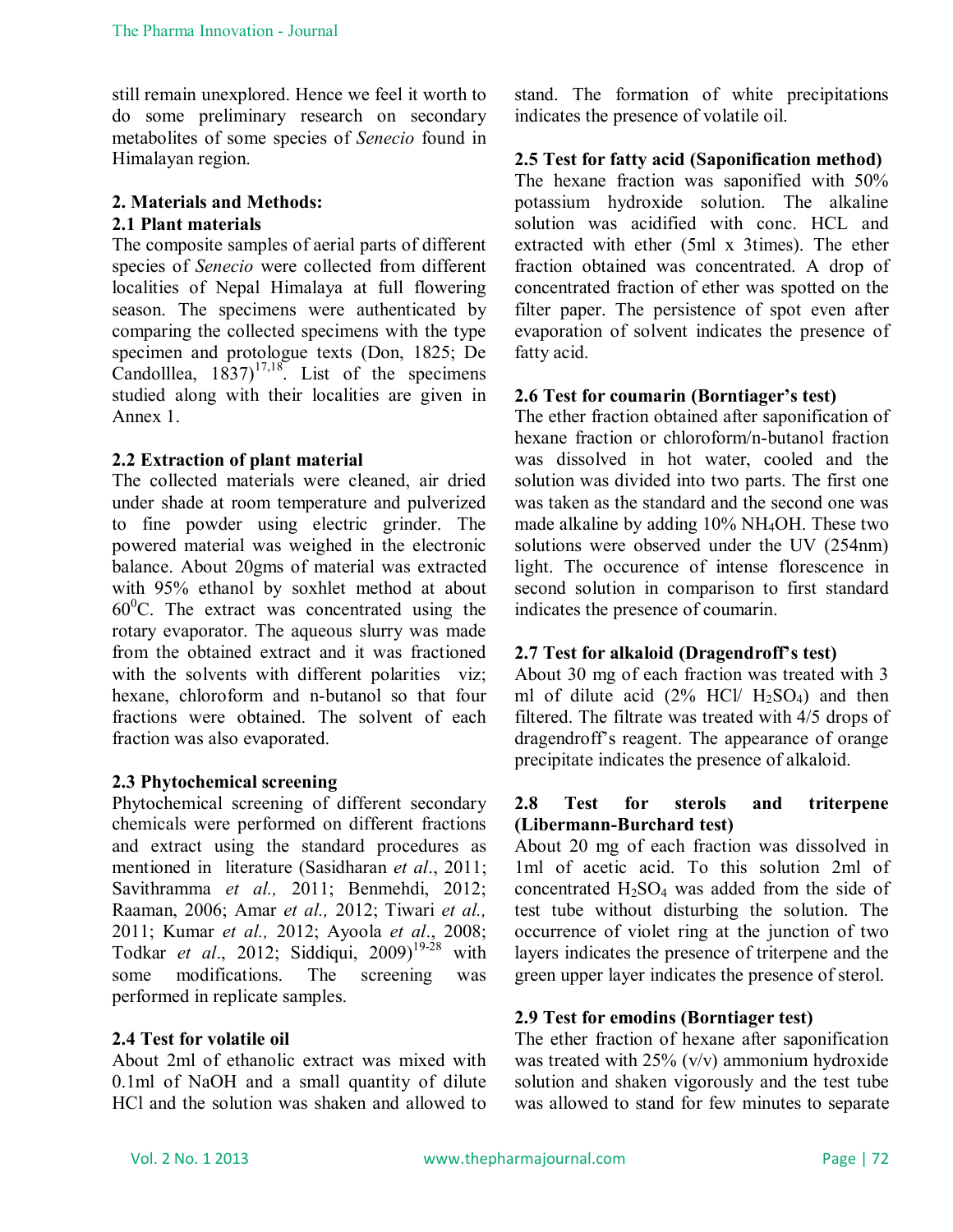two layers. The decolorization of upper layer and change of lower alkaline layer into red indicates the presence of emodin.

### **2.10 Test for polyphenol (Ferric chloride test)**

The residue obtained from 1ml of chloroform/nbutanol fraction was mixed with sterile water. To this solution 3/4 drops of 1% ferric chloride solution was added. Development of bluish black colour indicates the presence of polyphenol.

#### **2.11 Test for reducing sugar (Fehling's test)**

The fractions (2ml) were treated with Fehling's reagent (1:1 mixture of Fehling's A and B). The mixture was warmed over the water bath for about 15-30 minutes. The development of brick red colour indicates the presence of reducing compounds.

#### **2.12 Test for anthocyanosides**

The chloform/n-butanol fraction was hydrolyzed by refluxing with equal volume of 10% HCl for 30 minutes. The hydrolyzed extract was reextracted thrice with hexane (10ml) so that acid layer and hexane layers were obtained. The acidic solution was basified with sodium carbonate using the litmus paper as indicator. The appearance of green or blue colour but not the gray colour indicates the presence of anthocyanosides.

#### **2.13 Test for anthracenosides**

About 15 ml of chloform/n-butanol fraction was hydrolyzed by refluxing with equal volume of 10% HCl for 30 minutes. After cooling, the hydrolyzed extract was re-extracted thrice with hexane (10ml) so that acid layer and hexane layers were obtained. About 2ml of hexane solution was treated with 1ml of 25% ammonium hydroxide solution and was shaken vigorously. The test tube was allowed to stand for few minutes to separate the two layers. The appearance of red colour in the lower alkaline layer indicates the presence of anthracenosides.

#### **2.14 Test for flavon aglycones (Shibata,s reaction)**

The hexane fraction was saponified with 50% KOH. The ether fraction obtained after saponification was dissolved in 2ml of methanol. A small piece of metallic magnesium and 5 drops of conc. HCl was added. Appearance of red or orange colour indicates the presence of flavons.

#### **2.15 Test for tannin (Ferric chloride test)**

About 2ml of aqueous fraction was treated with few drops of 1% ferric chloride solution. The appearance of dark green colour indicates the presence of tannin.

#### **2.16 Test for cardiac glycosides (Keller-Killiani test)**

About 0.5gm of ethanolic extract was diluted with 5ml of sterile water. To this solution 2ml of glacial acetic acid containing few drops of ferric chloride solution was added. The mixture was again treated with 0.5ml of concentrated Sulphuric acid. The appearance of brown ring at the interface indicates the presence of cardiac glycosides.

#### **2.17 Test for flavonoids (Ammonium test)**

About 3ml of aqueous filtrate of the material was treated with the 1ml of dilute ammonia (10%) and then with 1 ml of concentrated sulphuric acid. The appearance of yellow colour after adding the ammonia and disappearance of yellow colour after adding concentrated sulphuric acid indicates the presence of flavonoids.

#### **2.18 Test for saponin (Froth test)**

The chloroform/n-butanol/aqueous fraction was mixed with hot sterile water and shaken vigorously for about 15 minutes. The appearance of persistent froth for about 10 minutes indicates the presence of saponin.

#### **2.19 Test for terpenoid ( Salkowski test)**

About 2ml of chloroform fraction was taken. To this 3 ml of concentrated sulphuric acid was carefully added to form a layer. A reddish brown coloration at the interface indicates the presence of terpenoid.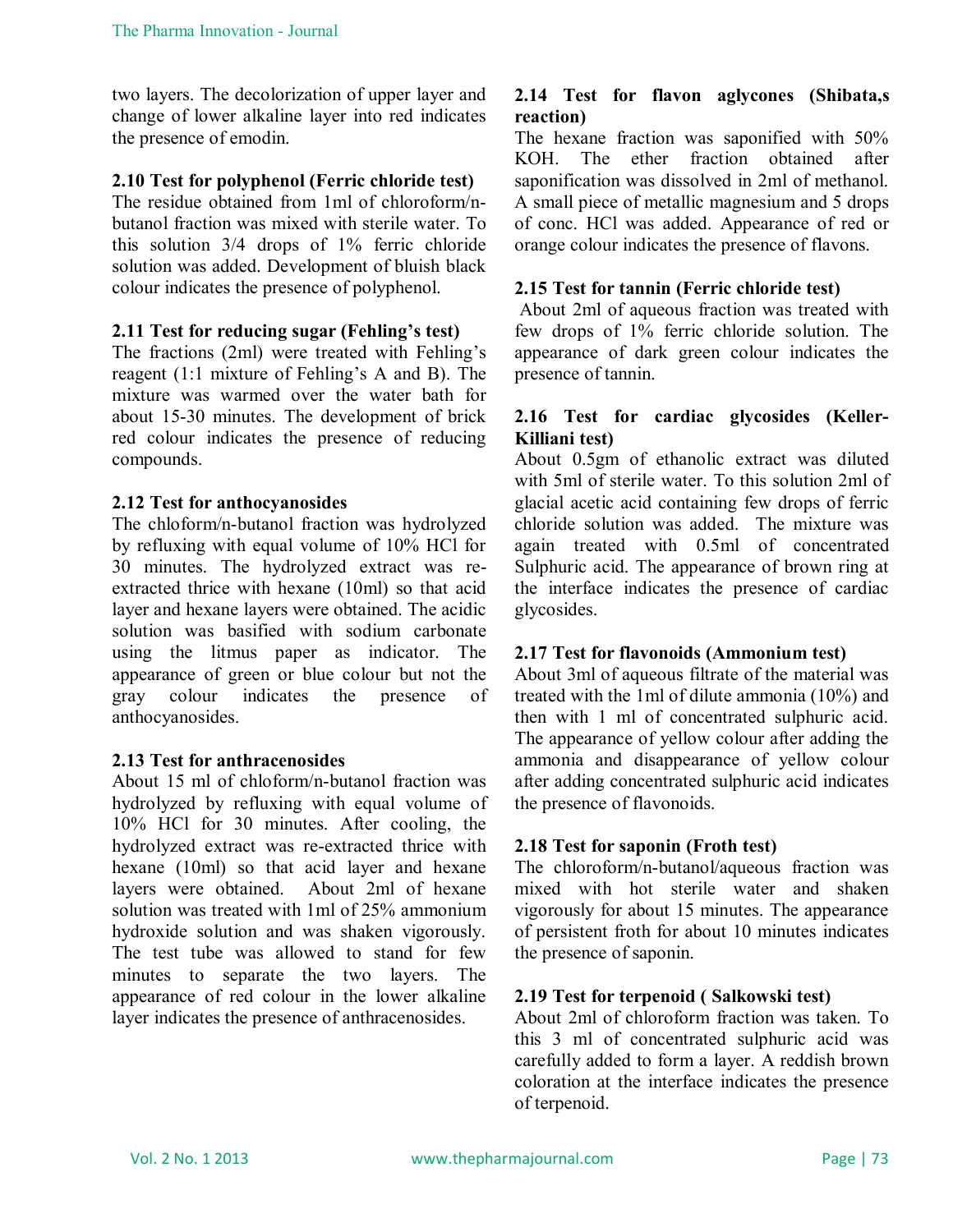# **2.20 Test for steroides (Liebermann Burchard reaction)**

The chloroform/n-butanol (1ml) fraction was mixed with acetic acid (1ml), to which equal volume of concentrated sulphuric acid was added from the side. The development of blue, green ring indicates the presence of steroid.

# **3. Result and Discussion:**

The preliminary phytochemical tests for secondary metabolites in ten species of *Senecio* studied showed the variations in the presence and absence of the compounds tested. Volatile oil, fatty acids, coumarin, alkaloids, sterols, triterpenes, emodin, polyohenols, reducing compounds, tannins, flavonoids, saponins, terpenoids and steroids were detected among ten species of *Senecio* (Table1.). All the species are found to contain the alkaloid while the emodin is of rare occurrence and found only in *S. scandens.* Flavon aglycones Anthocyanosides,

Anthracenosides and Cardiac glycosides were not detected in any of the species (Table1). *S. diversifolius*, *S. graciliflorus* and *S. scandens* were found to be rich in secondary metabolites while *S. wallichii* was poor in secondary metabolites (Table1).

Detection of alkaloid in all species agrees with the previous literature that most species of *Senecio* contain the alkaloid. Though the coumarin reported to be absent in tribe Senecineae, was detected from most of the species of *Senecio* studied. Flavonoids, reported to have diverse functions in plants with ecological significanc , attracting the pollinators, seed and fruit dispersal, providing protection against UV light and function in plant–plant interaction and plant–microbe signaling interactions (Calabril et al  $2009$ <sup>6</sup> was also detected in many species.

|                    | <b>Name of Taxon</b> |        |                          |                          |                          |                          |                          |                          |                          |        |  |
|--------------------|----------------------|--------|--------------------------|--------------------------|--------------------------|--------------------------|--------------------------|--------------------------|--------------------------|--------|--|
| Group of compound  | S.ala                | S.chr  | S.den                    | $S$ .div                 | S.gra                    | S. <i>ruf</i>            | S.sca                    | S.tri                    | $S_v$ vag                | S.wal  |  |
| Volatile oil       | $^{+}$               | $^{+}$ | $^{+}$                   | $+$                      | $+$                      | $+$                      | $+$                      | $^{+}$                   |                          |        |  |
| Fatty acids        | $^{+}$               |        |                          | $+$                      | $^{+}$                   | $\overline{a}$           |                          | $^{+}$                   | $+$                      |        |  |
| Coumarin           | $\overline{a}$       | $^{+}$ | $+$                      | $\overline{\phantom{a}}$ | $+$                      | $+$                      | $^{+}$                   | $\overline{\phantom{0}}$ | $\overline{\phantom{a}}$ |        |  |
| Alkaloids          | $^{+}$               | $+$    | $+$                      | $+$                      | $+$                      | $+$                      | $^{+}$                   | $^{+}$                   | $+$                      | $+$    |  |
| <b>Sterols</b>     | $^{+}$               |        | $+$                      | $+$                      | $+$                      | $^{+}$                   | $+$                      | $+$                      | $+$                      | $+$    |  |
| Triterpenes        | $^{+}$               |        | $+$                      | $\overline{\phantom{a}}$ | $\overline{\phantom{0}}$ | $+$                      |                          | $\overline{\phantom{0}}$ | $\overline{\phantom{a}}$ | $^{+}$ |  |
| Emodin             |                      |        |                          | $\overline{a}$           |                          | -                        | $^{+}$                   | $\overline{a}$           |                          |        |  |
| Polyphenols        | $\overline{a}$       | $+$    | $+$                      | $+$                      | $+$                      | -                        | $^{+}$                   | $+$                      | $+$                      | $+$    |  |
| Reducing compounds | $+$                  | $+$    | $^{+}$                   | $^{+}$                   | $+$                      | $+$                      | $+$                      | $+$                      | $+$                      |        |  |
| Anthocyanosides    | $\blacksquare$       |        | $\overline{\phantom{0}}$ | $\overline{\phantom{a}}$ | $\overline{\phantom{0}}$ | $\overline{\phantom{0}}$ | $\overline{\phantom{0}}$ | $\overline{a}$           | $\overline{\phantom{0}}$ |        |  |
| Anthracenosides    | -                    |        |                          | $\overline{\phantom{a}}$ | $\overline{\phantom{0}}$ | -                        | -                        | $\overline{\phantom{0}}$ | $\overline{\phantom{a}}$ |        |  |
| Flavon aglycones   |                      |        |                          | $\overline{\phantom{a}}$ |                          | -                        |                          |                          |                          |        |  |
| Tannins            | $\overline{a}$       | $+$    | $+$                      | $+$                      | $+$                      | -                        | $^{+}$                   | $+$                      | $+$                      | $+$    |  |
| Cardiac glycosides |                      |        |                          | $\blacksquare$           |                          |                          |                          | $\blacksquare$           |                          |        |  |
| Flavonoids         |                      | $+$    | $+$                      | $+$                      | $+$                      | -                        | $^{+}$                   | $\overline{a}$           | $+$                      |        |  |
| Saponins           | $+$                  | $+$    | $\overline{\phantom{0}}$ | $+$                      | $\overline{a}$           | $+$                      | $^{+}$                   | $+$                      | $\overline{\phantom{0}}$ | $+$    |  |
| Terpenoides        | $+$                  |        |                          | $+$                      | $+$                      | $+$                      | $^{+}$                   | $\overline{a}$           |                          | $^{+}$ |  |
| <b>Steroids</b>    |                      |        |                          | $+$                      | $^{+}$                   |                          |                          | $^{+}$                   | $+$                      |        |  |

**Table 1:** Result of phytochemical screening in *Senecio* species:

Note: + ve indicates the presence and – ve indicates the absence of the compound tested.

Abbreviation of the *Senecio* species: *S. ala* = *Senecio alatus*, *S. chr* = *Senecio chrysanthemoides*, *S. den* = *Senecio densiflorus*, *S. div* = *Senecio diversifolius*, *S. gra* = *Senecio graciliflorus*, *S. ruf* = *Senecio rufinervis*, *S. sca* = *Senecio scandens*, *S. tri* = *Senecio triligulatus*, *S. vag* = *Senecio vagans* and *S. wal = Senecio wallichii*.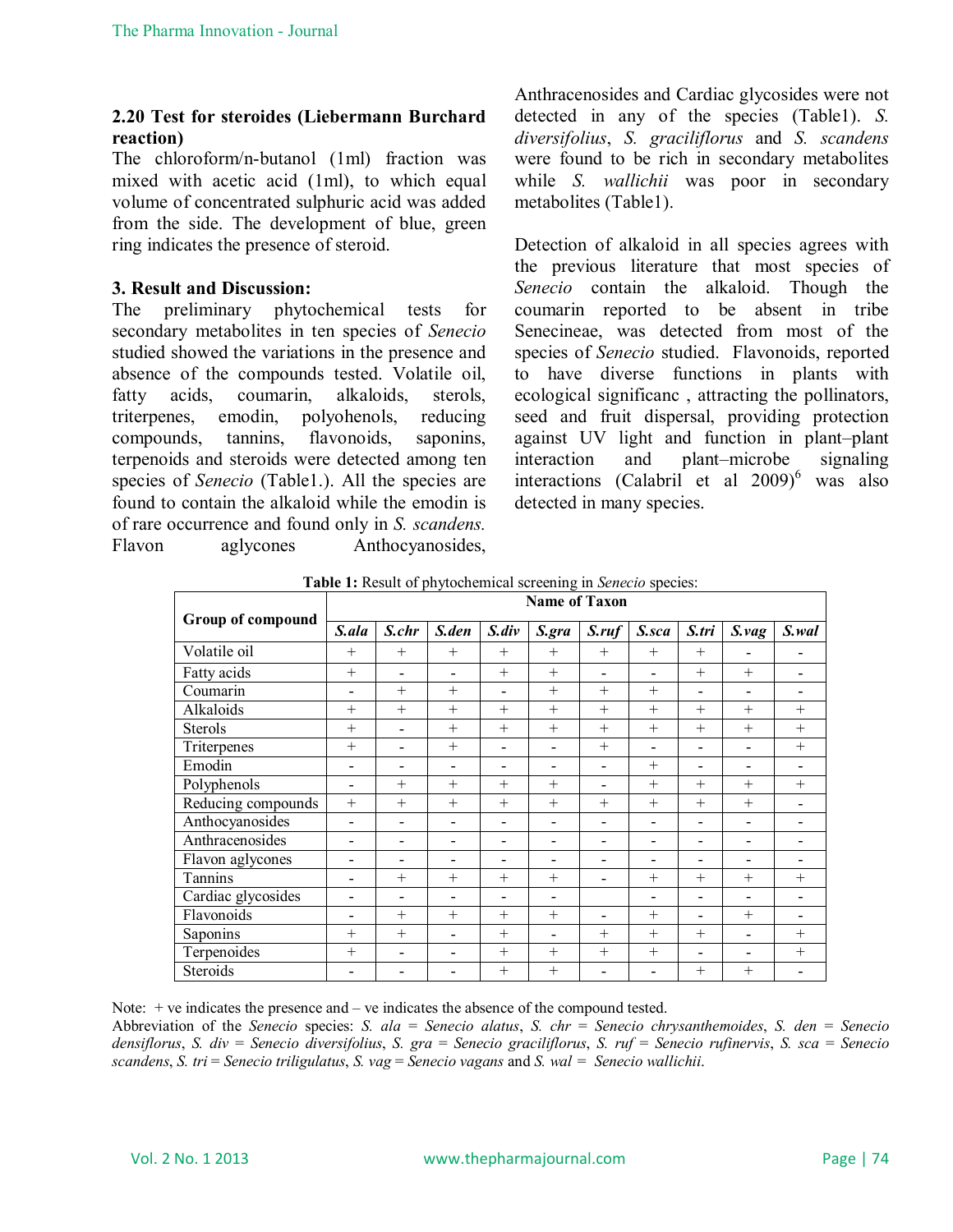#### **4. Conclusion:**

This work has for the first time reported the phytochemical constituents of ten species of *Senecio* from Nepal Himalaya. The secondary metabolites like volatile oil, fatty acid, coumarins, alkaloids, sterols, triterpene, emodin, polyphenol, reducing compounds, flavonic glycosides, tannins, flavonoides, steroids and saponin were present in some amount in those species of *Senecio* found naturally in Nepal. Phytochemical screening of secondary metabolites are essential in order to find out the pharmacological effects of the species. Different types of secondary metabolites have already been reported to have the pharmaceutical effect and thus they should be the potential source of useful drugs, insecticides and possibly the herbicides. However further researches are required to identify the bioactive compound and to know the true potentials of different species.

#### **5. Acknowledgements:**

Central Department of Botany, Tribhuvan University, Nepal and Nepal Academy of Science and Technology (NAST), Nepal are gratefully acknowledged.

#### **6. References:**

- 1. Kostova N., Christov V., Cholakova M., Nikolova E. and Evstatieva L., Pyrrolizidine alkaloids from Bulgarian species of the genus *Senecio,* J. Serb. Chem.Soc., 2006, 71 (12), pp.1275-1280.
- 2. Mabberley D.J., The Plant Book, University Press, U.K., 1997, pp. 656.
- 3. Press J.R., Shrestha K.K., & Sutton D.A., Annonated Checklist of Flowering Plants of Nepal, Natural History Museum, London, 2000, pp.66-68.
- 4. Hara H., Charter A. O. & Williams L. H. J., An Enumeration of the Flowering Plants of Nepal, Trustees of British Museum (Natural History), London, 1982, pp.41-43.
- 5. Wink M., Secondary Metabolites: Deterring Herbivores, 2010, Wiley , Online Library.
- 6. Calabria L.M., Emerenciano V.P., Scotti M.T. and Mabry T.J., Secondary chemistry of Compositae, 2009, pp.73-88. in: Funk V. A., Susanna A., Stuessy T. F. and Bayer R. J., Systematics, Evolution, and Biogeography of Compositae,

International Association for Plant Taxonomy (IAPT), Vienna, 2009.

- 7. Bremer K., Asteraceae: Cladistics and Classification, Timber Press, Portland, Oregon,USA, 1994, pp.494.
- 8. Robins D.J., Senecioneae-chemical review, 1977, pp.831-850 in: Heywood, V.H., Harborne, J.B. & Turner, B.L.(eds.); The Biology and Chemistry of the Compositae, 2, Academic Press, London.
- 9. Zdero C. & Bohlmann, F., Systematics and evolution within the Compositae, seen with the eyes of a chemist, Plant Systematics and Evolution, 1990, 171 (1-4), pp.1-14.
- 10. Pelser P.B., de Vos H., Theuring C., Beuerle T., Vrieling K. and Hartmann T., Frequent gain and loss of pyrrolizidine alkaloids in the evolution of *Senecio* section *Jacobaea* ( Asteraceae), Phyotochemistry, ELSEVIER; 2005, 66, pp.1285-1295.
- 11. Bicchi C., Caniato R., Tabacchi R. and Tsoupras G., Capillary gas chromatography/positive and negative ion chemical ionization mass spectrometry on pyrrolizidine alkaloids of *Senecio inaequidens* using ammonia and hydroxyl ions as the reagent species, Journal of Natural Products, 52, pp.32-41.
- 12. Gardner D.R., Thorne M.S., Molyneux R.J., Pfister J.A. and Seawright A.A., Prrrolizidine alkaloids in *Senecio madagascariensis* from Australia and Hawaii and assesment of possible livestock poisoning, Biochemical Systematics and Ecology, ELSEVIER, 2006, 34, pp.736-744.
- 13. Fu P.P.,Yang Y., Xia Q., Chou M.W., Cui Y.Y. and Lin G., Pyrrolizidine Alkaloids- Tumorigenic Components in Chinese Herbal Medicines and Dietary Supplements, Journal of Food and Drug Analysis, 2002, 10.(4), pp.198-211.
- 14. Tundis R., Loizzo M.R., Bonesi M., Menichini F., Dodaro D., Passalacqua N.G., Statti G. and Menichini F., In vitro cytotoxic effects of *Senecio stabianus* Lacaita (Asteraceae) on human cancer cell lines, Natural Product Research, 2009, 23: 18, pp.1707-1718.
- 15. Sahu S., Khushwaha A. and Dixit R., Computational Identification of miRNAs in medicinal plant *Senecio vulgaris* (Groundsel), 2011; BIOINFORMATION (open access), 7(8), pp.375-378.
- 16. Qureshi R.A., Ghufran M.A., Gilani S.A., Sultana K. and Ashraf M., Ethnobotanical Studies of Selected Medicinal Plants of Sudhan Gali and Ganga Chotti hills, District Bagh, Azad Kashmir, 2007, Pak.J.Bot., 39(7), pp.2275-2282.
- 17. Don D., Prodromus Florae Nepalensis, Londini, J. Gale, London, 1825, pp. 178.